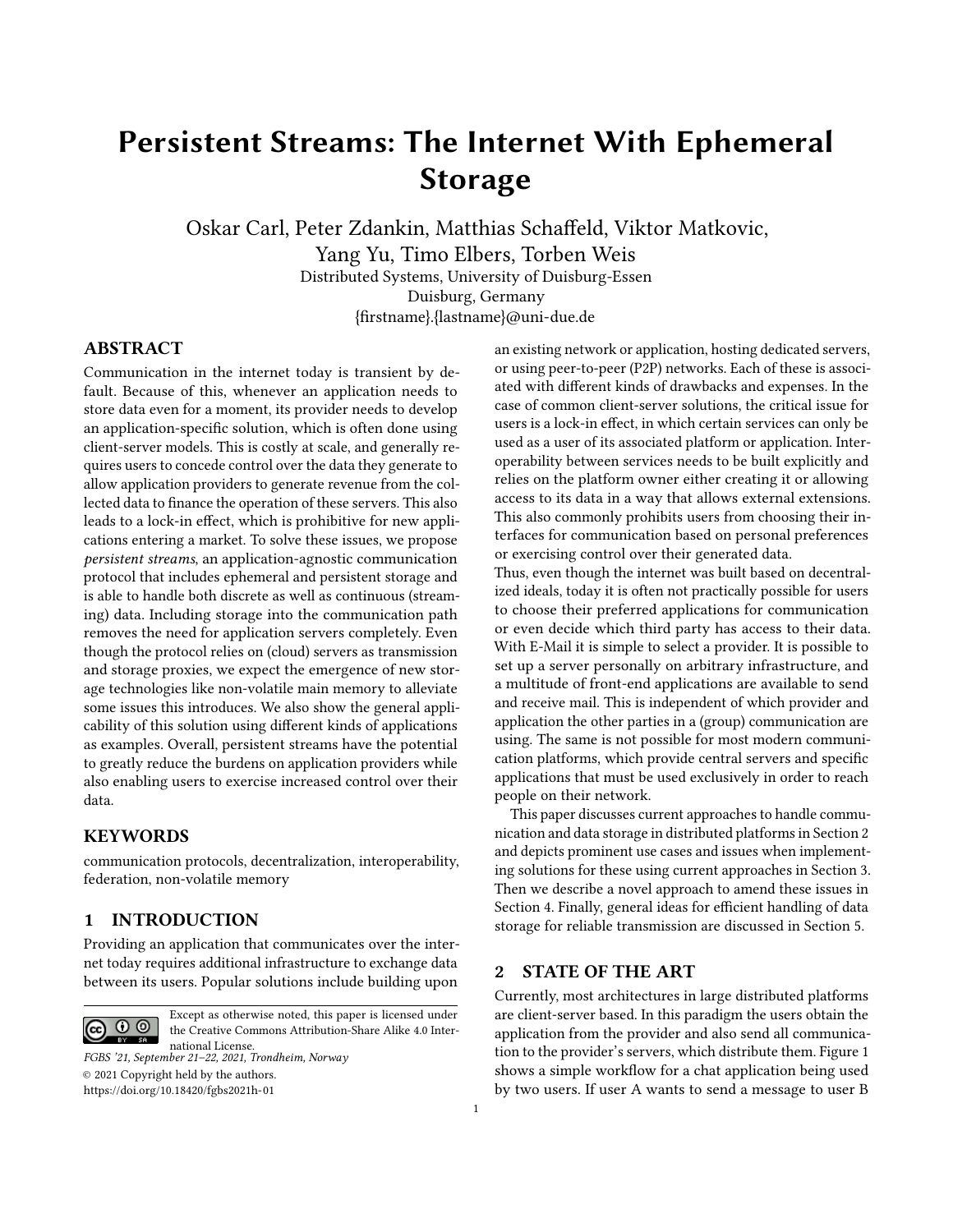<span id="page-1-1"></span>

Figure 1: Abstract depiction of sending a message in a common client-server oriented model.

using the browser-based chat application, they access the application (1) hosted on the provider's server, and send their message (2) back to the server. The server then caches this message until user B accesses the application (3) and retrieves the message (4). This displays how users are required to relinquish control over their data and are completely reliant on the provider for both availability and data protection, since all steps of the process rely on the provider's server being accessible and able to fulfill their requests, making each one a single point of failure in its respective application.

In recent years it has become evident that user data is not properly protected in many cases [\[2\]](#page-5-0) and even large providers such as  $\mathrm{Zoom^1}$  $\mathrm{Zoom^1}$  $\mathrm{Zoom^1}$  and  $\mathrm{Twitter^2},$  $\mathrm{Twitter^2},$  $\mathrm{Twitter^2},$  – amongst others – occasionally suffer from availability degradation and failures. If one such centralized service suffers from a global outage, all of its users are cut off from using the applications. Even when outages are regionally isolated, large numbers of users are unable to utilize the services and access their data.

A number of approaches to remove the strong coupling between data and applications to solve common privacy issues in client-server approaches have been created. However, none of them is able to provide means of communication for general application across a wide range of prominent use cases, which include both discrete as well as continuous (streaming) data.

ActivityPub [\[9\]](#page-5-1) is one attempt at solving the issue of platform lock-in of users. It does this by allowing multiple instances of a platform to federate content created by users freely among them. However, data generated by a user still lies in the custody of the instance administrators, requiring a certain level of trust between them and their users. Additionally, since its internal data structure, ActivityStreams [\[7\]](#page-5-2), is based on JSON-Linked Data, transferring arbitrary binary data can be inefficient and open-ended stream transmission is impossible.

The Solid platform [\[4\]](#page-5-3) aims to remove the strong coupling between the application provider and user data storage. Applications are required to request authorization to use specific parts of the user's personal online datastore (pod) stored independently at another provider. It is built with social web applications in mind, but since it is able to handle arbitrary data types, it can also be used in other contexts. However, being based on RESTful APIs, it cannot be used for arbitrary types of communication like streaming and similar pushbased contexts.

The InterPlanetary File System (IPFS) [\[1\]](#page-5-4) is a distributed file system based on a combination of well-known P2P and version control technologies. Its aim is to create a single global namespace of content distributed among peers all over the world. This creates a few issues, since there needs to be an incentive for hosters to provide peers capable of handling potentially large amounts of storage and requests. Since it is based on P2P technologies, it also experiences issues like blocking from firewalls. Since files are internally represented using immutable objects, streaming is not possible.

Live collaboration of multiple users is another central issue. While it is possible to solve this in federated networks, as shown using operational transformation in Google Wave [\[10\]](#page-5-5), the Wave protocol only supports static contents with atomic modifications. Again, streaming of data is not supported. Similarly, synchronization of actions in P2P networks has proven to be a complex task. Results are usually also imperfect, since a solution always requires concessions in at least one of partition tolerance, availability, or strong consistency, and also needs to be able to handle long latencies between peers [\[6\]](#page-5-6). On the issue of private storage of data in public clouds, research has shown that it is possible in specific contexts [\[8\]](#page-5-7). However, the solution requires extensive setup and resources on the user side, since encryption and decryption need to happen outside of the cloud providers' control. It may also cause issues in performance and concurrent file access and does not support streaming of open-ended data. All of this previous research has led us to believe that a general solution for private, user-controlled communication needs to be a) a lightweight protocol, only handling binary data without making assumptions on its structure, b) delegate the task of integrating layers above transport encryption to the applications, and c) support synchronization and live streaming of data in addition to persistent storage.

#### <span id="page-1-0"></span>3 DISTRIBUTED APPLICATIONS

To evaluate whether an approach for a general communication protocol is usable in everyday applications, we first need to define use cases. While the current landscape of the internet includes many different kinds of applications, this section depicts only a few of them to display limitations

<span id="page-1-2"></span> $^1$ TechHQ on the Zoom outage on Aug. 23rd, 2021: [https://techhq.com/2021/](https://techhq.com/2021/08/zoom-outage-due-to-overreliance-or-videoconferencing-fatigue/) [08/zoom-outage-due-to-overreliance-or-videoconferencing-fatigue/](https://techhq.com/2021/08/zoom-outage-due-to-overreliance-or-videoconferencing-fatigue/)

<span id="page-1-3"></span><sup>2</sup>The Guardian on the global Twitter outage Oct. 16th, 2020: [https://www.theguardian.com/world/2020/oct/16/twitter-outage-social](https://www.theguardian.com/world/2020/oct/16/twitter-outage-social-media-platform-goes-down-across-the-world)[media-platform-goes-down-across-the-world](https://www.theguardian.com/world/2020/oct/16/twitter-outage-social-media-platform-goes-down-across-the-world)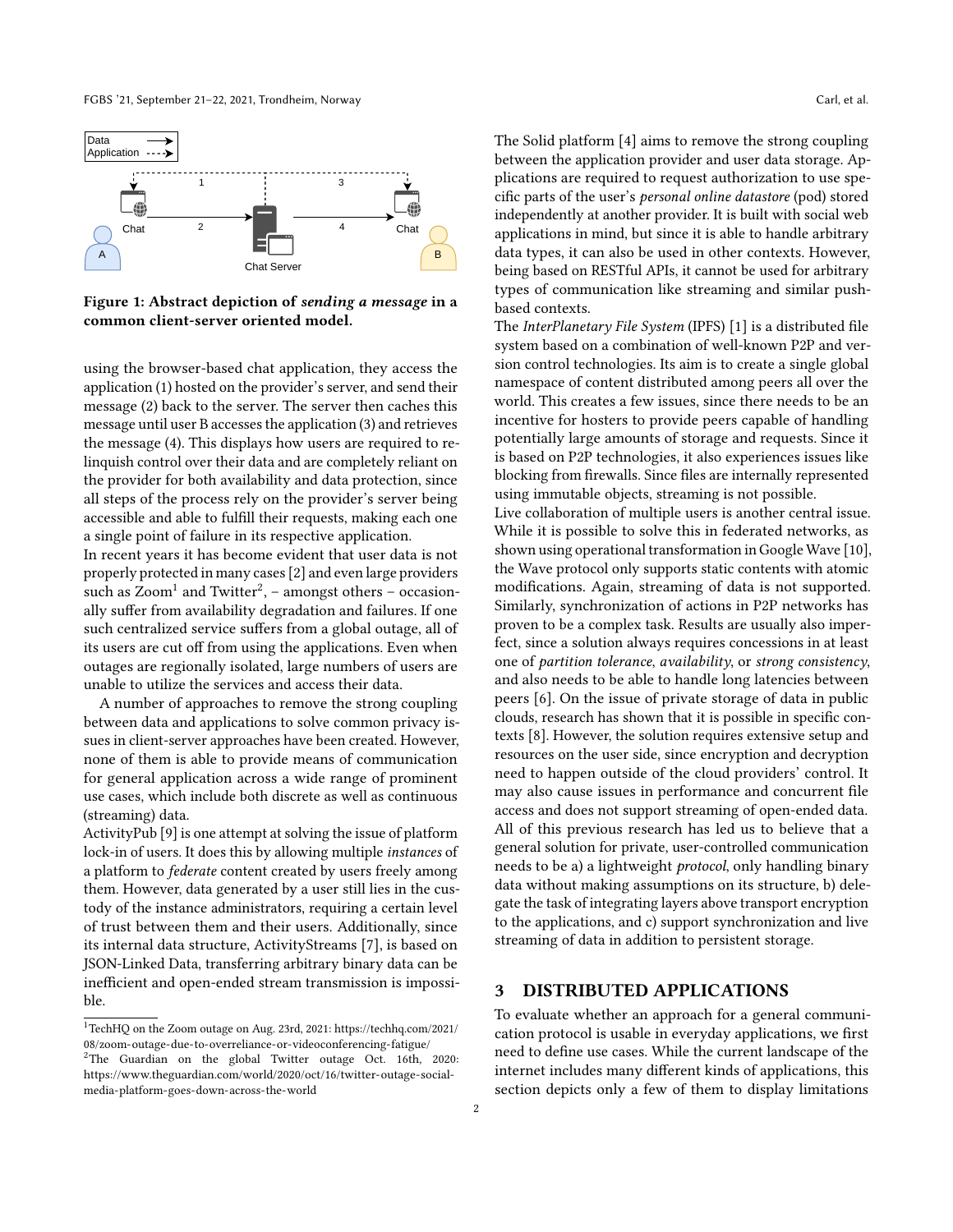and deficiencies of current solutions. It also contrasts popular client-server solutions with the distributed approaches presented in Section [2.](#page-0-0)

The first application is a microblogging platform, where users can post text and other static content for arbitrary audiences to consume. Twitter solves this in a common clientserver model, where all data is stored on the application servers and visibility is enforced by them. To give users more control over their data, Mastodon is an ActivityPub-based application, that was created as a replacement for Twitter using federation. However, since federation utilizes instances to distribute the content, it is not possible in Mastodon to define arbitrary audiences without giving all instances of users in the audience access to the content.

The second use case is public live streaming of video content. As an example of a common client-server implementation, Twitch is a popular solution, controlling all data transmitted through the platform. This cannot be implemented in any of the previously discussed frameworks, as none of them natively support streaming of data directly. A partial expansion of this would be real time video communication. In this use case, the differentiation between producers and consumers of content is removed, as all active participants receive and send data to all others. This is a more complex case, as it not only requires the application to distribute each individual stream to all but one participants, it also needs to synchronize the streams to prevent common interferences in the flow of the conversation. Again, this is solvable in a client-server architecture, though it requires substantial resources to scale. However, it is not possible in the distributed frameworks, due to missing support for (synchronized) streams.

The third application is a file drop used for digital exam submissions in an educational context. A teacher distributes a digital exam sheet to students to fill out during a specified time frame. When they are finished, they send in their solutions, though they must not be able to overwrite their sheets once submitted. However, submitting multiple sheets per student is allowed. This acts as simple version control, giving the students more possibilities to work around possibly unstable internet connections and hardware and software failures on their end. Teachers may select the most recent usable file, while students have the option of requesting a grading of another file in case they suspect issues in the latest upload. A solution to this is possible in a client-server model, although reliable distribution of the sheets and authentication of the students could pose some challenges. The previously mentioned decentralized frameworks are insufficient for this use case, as none of them is able to forcibly distribute the sheets to the students in a reliable and accountable fashion, and they do not allow the teacher to configure a write-once location.

<span id="page-2-1"></span>

Figure 2: Sending a message in an application using persistent streams. Simplified workflow; coloring indicates ownership/control.

# <span id="page-2-0"></span>4 PERSISTENT STREAMS

To mitigate these issues we propose persistent streams, a communication protocol that augments the internet with ephemeral storage. It builds upon the idea of streams, – lowoverhead data transmission between one source and one target – and removes the dependency on simultaneous availability of both parties. The protocol is aimed for use in a wide range of scenarios and applications, from resourceconstrained devices in the Internet of Things to end-user applications that previously required a client-server based approach. Therefore, it must be implemented on top of – or integrating – a transport layer protocol such as QUIC streams [\[3\]](#page-5-8). This section describes the general idea and central concepts, as the development of the protocol is currently in progress and requires further expansion and refinement.

When applications use persistent streams, communication flows through agents controlled by their users, as depicted in Figure [2.](#page-2-1) In this example user A sends a message with a single recipient, user B, using a chat application. Similar to communication using E-Mail, agent A forwards the message to the agent of user B, where it resides until user B opens the chat application and retrieves the message. The agents may run on infrastructure the users control or as a service in a cloud, depending on each user's choice.

By using these agents as proxies, the protocol enables completely decoupling the distribution of the application from user communication and data storage. The provider of the application only handles distributing the application itself, without needing to provide additional resources to handle communication. Since the agents are responsible for data distribution, the protocol supports first-class group communication and allows scalability by design. This way, the single point of failure for the whole network, which is present in client-server models, is removed and replaced by a distributed structure where a node failure only impacts a single user's communication, as long agents are independently hosted.

However, in contrast to E-Mail, persistent streams also support streaming data, enabling their use in a multitude of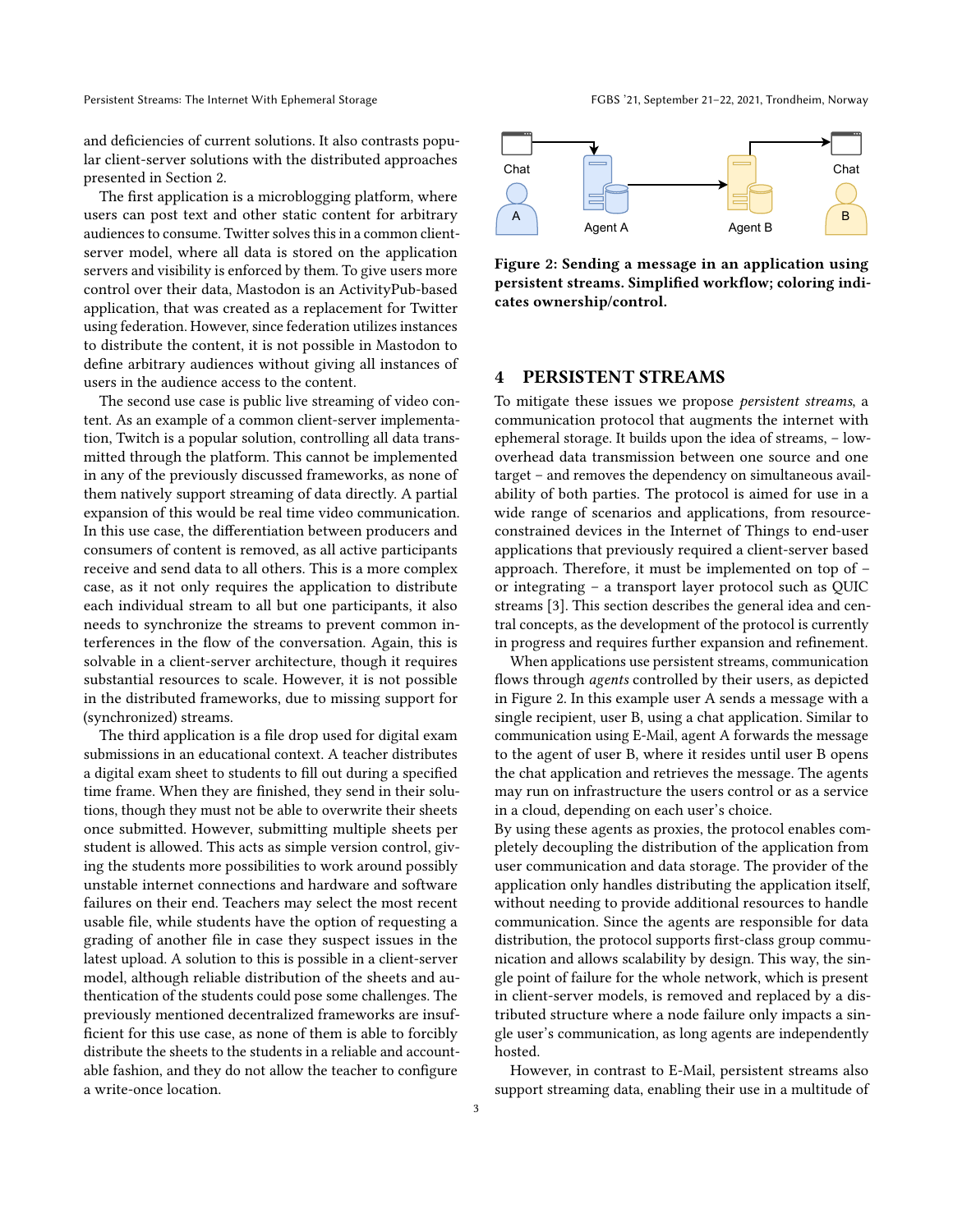FGBS '21, September 21–22, 2021, Trondheim, Norway Carl, et al.

<span id="page-3-0"></span>

Figure 3: Abstract depiction of communication in two applications using persistent streams. Coloring indicates ownership/control.

additional scenarios. Agents are also agnostic to both the applications a user utilizes to access them as well as the kind of data that is transmitted through them. While in the example above, user B may have obtained the application from the same provider as user A, they could also use another (e.g. web) application using the same data structure. As Figure [3](#page-3-0) shows, an agent is also not bound to a single application. In this example, while user A sends a message to user B, user B shares a file with user A. The agents handle all transmission and storage of data.

The core idea of the protocol is to enable asynchronous communication on an internet level, without specific applications needing to solve this issue independently. To do this, data may be persistent or ephemeral on either agent. Persistent data is accessible as long as it is present, while ephemeral data is only accessible once per user. The source agent is additionally able to distinguish which data is kept private and which is served to recipients.

In the examples above, the applications are clients. While they are actively operated by the user, this is not a requirement. A client may also be an online service that acts autonomously on behalf of the user. Either way, each client must be actively authorized by the user to access certain parts of their data. Clients inform an agent of their identity, which could be used to indicate a specific application or a certain (social) network. This way, clients may also be addressed directly, indicating to the agent which application a stream should be pushed to.

Streams are cohesive segments of binary data with minimal metadata and constitute the basic data unit of the protocol. A stream can be either discrete (enclosed data) or continuous, and only be modified by the user it was created by. Agents only keep minimal metadata for each stream, and streams cannot be stored or addressed on their own. They reside in bundles, which are sharable groups of streams enriched with extended metadata. Each bundle has an identifier that is unique for the user owning it, and recipients of the

bundle can be defined explicitly. Once the recipients are defined or modified, the agent informs each of them (once), so they can accept or reject the bundle. All recipients that have accepted the bundle will receive updates to any stream inside that bundle pushed to their agent automatically. This scheme reduces communication overhead by accepting only once per bundle per recipient instead of each stream independently. Since all data inside streams is handled as binary and the user can decide which bundles a client may access, the protocol inherently allows for arbitrary interoperability between services. They only need to be able to parse and interpret the data received from the agent and be authorized as a client by the user.

Addresses in persistent streams are based on the scheme used in E-Mail. This should be both intuitive for most users, as well as practical, since it allows for utilization of the existing DNS to locate agents. However, persistent streams requires another optional field to specify a client application so it can be addressed directly. While further research is required to determine the final scheme, the basic structure is: [<client>:]<user>@<agent>

Since this addressing scheme should feel familiar to most users, they should be able to exchange addresses in the same ways used currently. Additionally, since persistent streams is a data structure agnostic protocol, it can also be leveraged to host user directories. Hosting a client at a well-known location, where users can opt in to be listed in the directory, allows other users to discover them. This seems most practical on an application- or community-level, where the address of the directory would be included in the application or distributed publicly.

## 4.1 Application

While the protocol is still in early design stages, we can show some drafts for solutions to the use cases in Section [3.](#page-1-0) For example, these basic functionalities already support a simple microblogging application. The application creates a bundle per group of recipients and pushes messages as individual streams to distribute them among followers. In Figure [4](#page-4-1) we call this application decentralized social network (DeSN). User A creates a post addressed specifically to DeSN clients of users B and C and pushes it to their agent in a stream. The agent distributes the post to the recipients' agents, who in turn forward the data to the target applications. While user C simultaneously uses another unrelated application utilizing persistent streams, that application is unaware of this post, as the agent only forwards the stream to DeSN. It is also possible to provide a timeline of public posts in the same way user directories can be implemented: A user sends an opt-in to a client at a well-known address. This client then in turn collects and lists public posts of this user for others to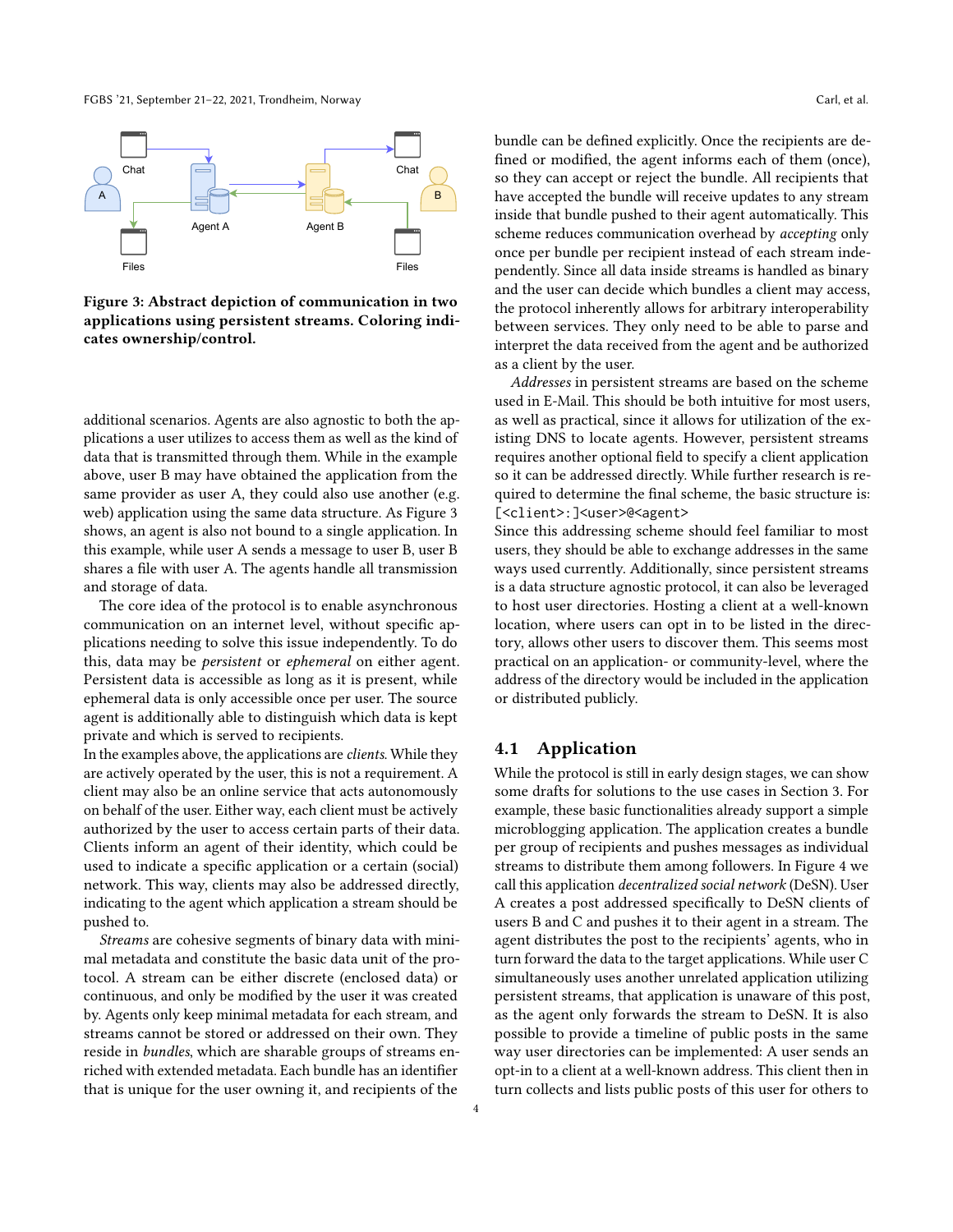<span id="page-4-1"></span>

Figure 4: User A creates a post in a microblogging application (DeSN). Users B and C receive the post. Only the relevant application of user C receives the data.

<span id="page-4-2"></span>

Figure 5: Teacher A creates a bundle and assigns write permissions for one new stream to each of the students (B and C). After B and C submit their solutions they are no longer able to edit them.

# <span id="page-4-0"></span>5 EFFICIENTLY HANDLING DATA STORAGE

Funneling all communication and user data through the agents controlled or owned by their users helps increasing privacy and data sovereignty of the users. However, that means agents can be bottlenecks for all communication of a user.

In contrast to current network infrastructure, which generally only forwards or drops traffic, agents must be able to (temporarily) store data so it can be distributed at a later time. Data that was received and acknowledged by an agent must not be lost unless the user instructs it to. To achieve this, agents require non-volatile storage to prevent data loss in failure scenarios. However, non-volatile storage has traditionally been too slow to handle the large amounts of incoming and outgoing network traffic present in busy infrastructure. This required advanced algorithms and complex architectures to balance both speed and reliability.

Non-volatile main memory (NVRAM) changes this, as it provides response times and throughput closer to DRAM than to solid state storage, while being resistant to power loss. [\[5\]](#page-5-9) However, machines hosting busy agents might still require storage capacities in excess of what is practically available to them. We expect a few factors to influence this issue in the agent-specific use case positively:

(1) Firstly, real-time communication can be expected to require no longer caching than needed to receive and forward the data to their destination. This allows agents to discard this data quickly.

(2) Furthermore, data that is cached for long periods of time can be assumed to not be time-critical. As such, pushing it down in the storage hierarchy towards slower but larger storage tiers is a feasible solution if it has not been accessed for some time.

find. Other users can query this client for posts and receive the related addresses and bundle IDs.

The public streaming use case could be implemented similarly to this. However, the group video chat application additionally requires strict synchronization of streams using timestamps, where one participant's agent could be designated as authoritative, determining the order of stream frames. The end user applications could then synchronize their state to this using local lag as described in [\[6\]](#page-5-6). Provided that agents are hosted on reliable servers, re-synchronization should not be required often. To support the file drop application, the creator of a bundle needs to be able to allow students to create streams in their bundle. Figure [5](#page-4-2) shows how a teacher (A) could allow students (B and C) to submit their solutions into a bundle that is under the teacher's control. To prevent editing uploads, the teacher must be able to define that newly created streams are internally persistent and externally ephemeral. This way students would only be able to upload solutions once, without being able to change their submissions afterward. A solution to achieve this in persistent streams are owner-definable default permissions for newly created streams in a bundle. When the students upload their solutions, the permissions are automatically applied so they are no longer accessible to anyone but the teacher.

In all of these scenarios, the application providers need to contribute distinctly fewer hosting resources in order to maintain the networks between users of their services than would be required in fully client-server based solutions. Since the data is under the users' control, they may also choose whichever user interface they like, as long as it supports the data format.